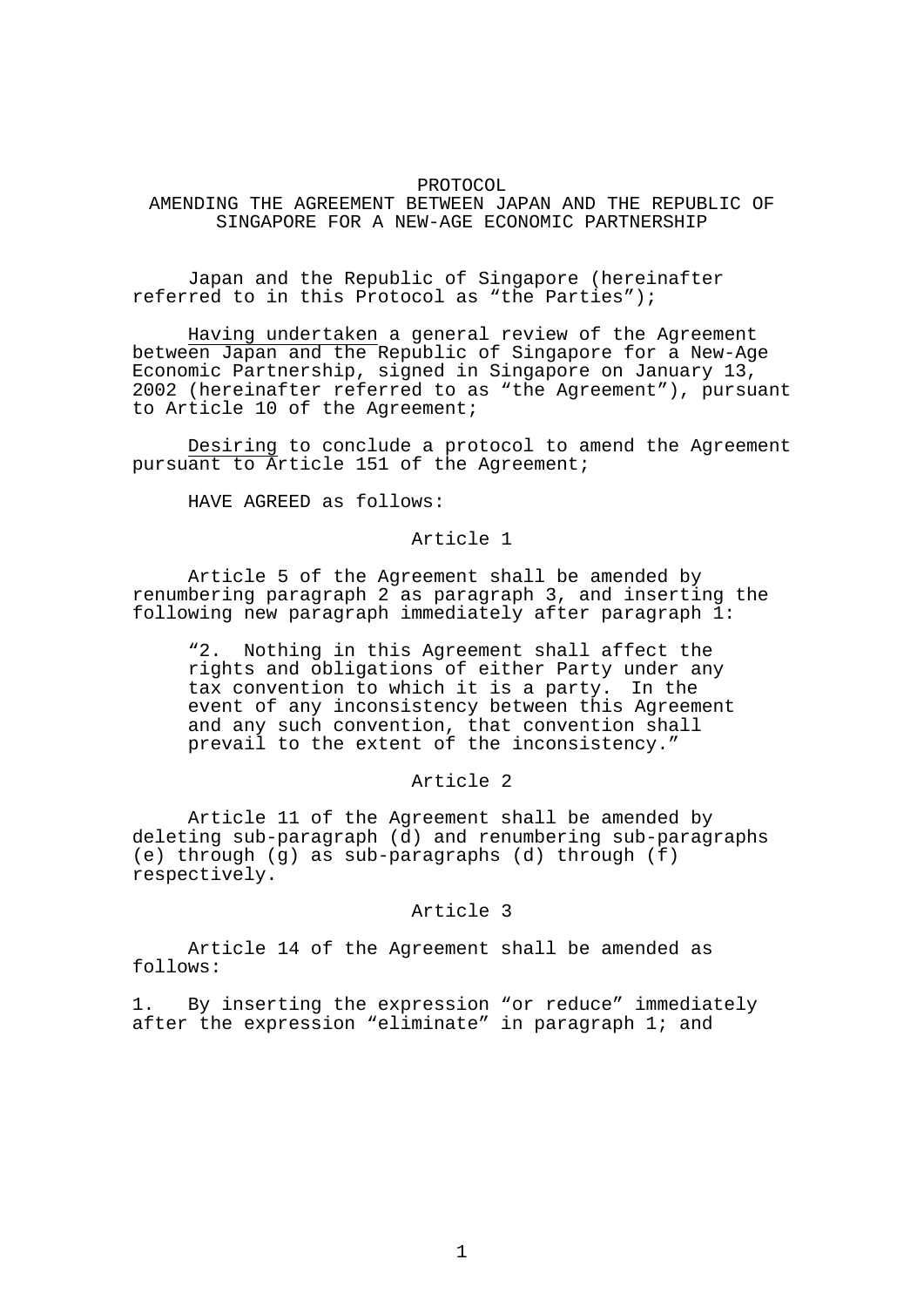2. By deleting the expression "Annex I" in paragraph 1, sub-paragraphs (a) and (b) of paragraph 2 and paragraph 3 and replacing it respectively by the expression "Annexes I A and I B".

## Article 4

 Article 18 of the Agreement shall be amended as follows:

1. By deleting paragraph 1 and replacing it by the following:

"1. Subject to the provisions of this Article, if an originating good of the other Party listed in the Schedule of a Party in Annex I B, as a result of the elimination or reduction of a customs duty in accordance with Article 14, is being imported into the territory of the latter Party in such increased quantities, in absolute terms, and under such conditions that the imports of that originating good alone constitute a substantial cause of serious injury, or threat thereof, to a domestic industry of the latter Party, the latter Party may, to the minimum extent necessary to prevent or remedy the injury and to facilitate adjustment:

- (a) suspend the further reduction of any rate of customs duty on the good; or
- (b) increase the rate of customs duty on the good to a level not to exceed the lesser of:
	- (i) the most-favoured-nation applied rate of customs duty in effect at the time when the measure set out in this paragraph is taken; and
	- (ii) the most-favoured-nation applied rate of customs duty in effect on 31 March 2007."

2. By deleting the expressions "a period of one year" and "a total maximum period of three years" in sub-paragraph (d) of paragraph 3 and replacing them respectively by the expressions "a period of two years" and "a total maximum period of four years";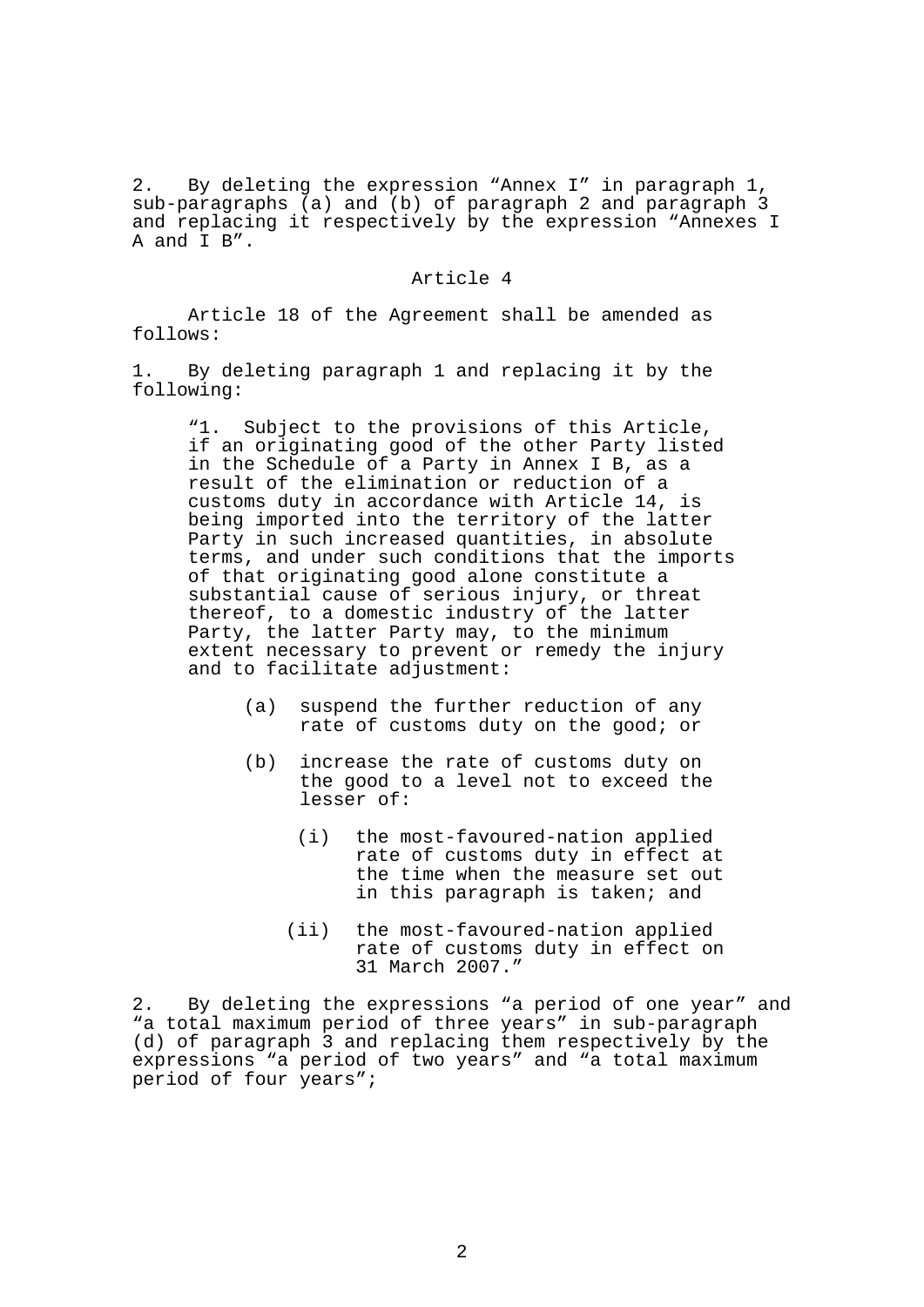3. By deleting the expression "during the transition period" in sub-paragraph (e) of paragraph 3 and replacing it by the expression "for a period of time equal to the duration of the previous measure or one year, whichever is longer"; and

4. By inserting the following new paragraphs immediately after paragraph 8:

- "9. (a) In critical circumstances, where delay would cause damage which it would be difficult to repair, a Party may take a provisional emergency measure, which shall take the form of the measure set out in sub-paragraph (a) or (b) of paragraph 1 of this Article pursuant to a preliminary determination that there is clear evidence that increased imports of an originating good have caused or are threatening to cause serious injury to a domestic industry.
	- (b) The Party shall deliver a written notice to the other Party prior to applying a provisional emergency measure set out in sub-paragraph (a) above. Consultations between the Parties on the application of the provisional emergency measure shall be initiated immediately after the provisional emergency measure is taken.
	- (c) The duration of the provisional emergency measure set out in subparagraph (a) of this paragraph shall not exceed 200 days. During this period, the pertinent requirements of paragraph 2 of this Article shall be met. The duration of the provisional emergency measure shall be counted as a part of the period referred to in subparagraph (d) of paragraph 3 of this Article.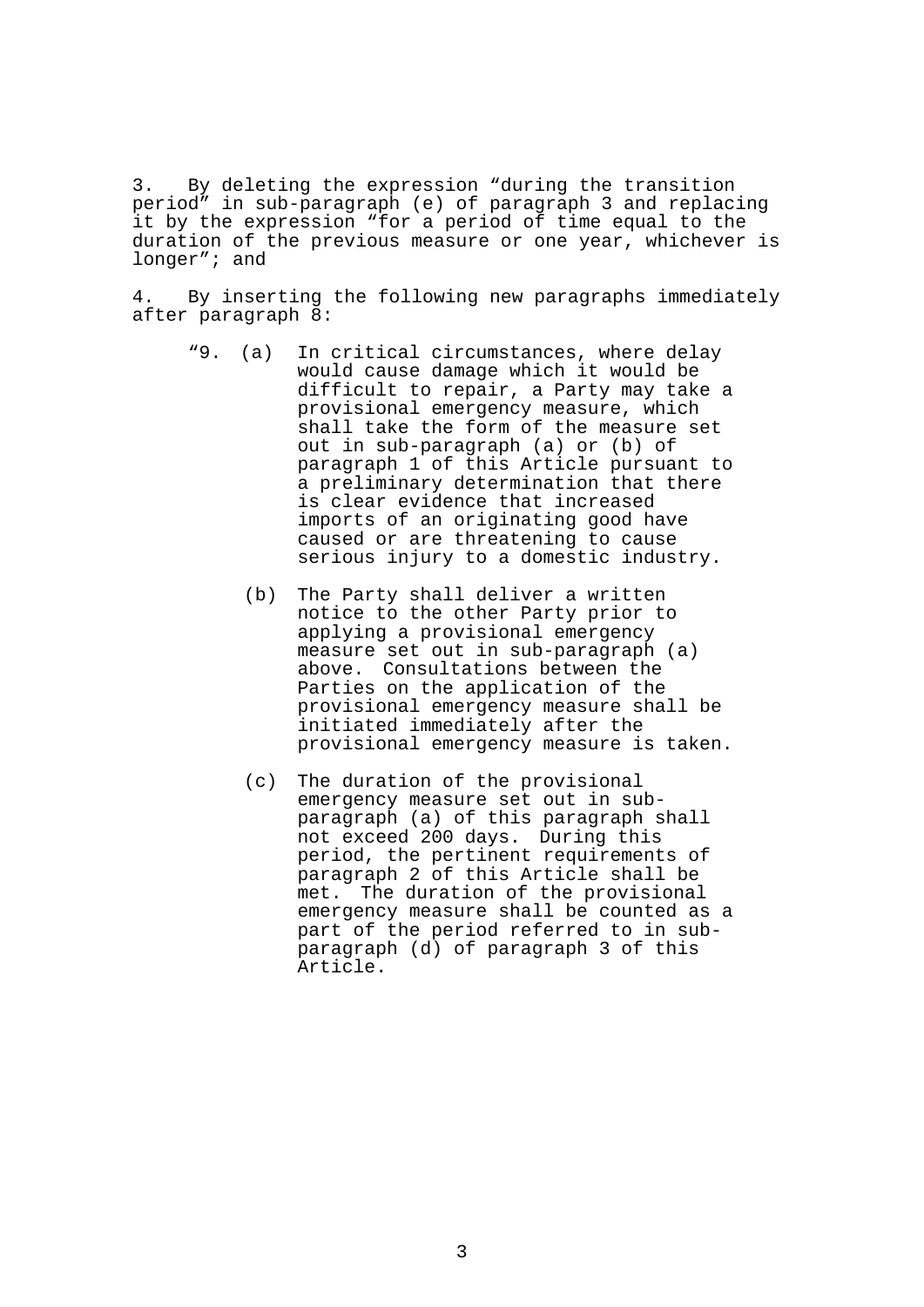(d) Sub-paragraph (f) of paragraph 3 and paragraphs 6, 7 and 8 of this Article shall be applied mutatis mutandis to the provisional emergency measure set out in sub-paragraph (a) of this paragraph. The customs duty imposed as a result of the provisional emergency measure shall be refunded if the subsequent investigation referred to in paragraph 2 of this Article does not determine that increased imports of the originating good have caused or threatened to cause serious injury to a domestic industry.

10. The Parties shall review the provisions of this Article, if necessary, after 31 December 2017."

### Article 5

 Article 22 of the Agreement shall be amended by deleting sub-paragraphs (b) and (c) and replacing them with the following:

- "(b) the term "non-originating material" means a material whose country of origin, as determined under this Chapter, is not the same country as the country in which that material is used in production;
	- (c) the term "production" means methods of obtaining goods including manufacturing, producing, assembling, processing, raising, growing, breeding, mining, extracting, harvesting, fishing, trapping, gathering, collecting, hunting and capturing;
	- (d) the terms "fungible originating goods of a Party" or "fungible originating materials of a Party" respectively mean originating goods or materials of a Party that are interchangeable for commercial purposes, whose properties are essentially identical; and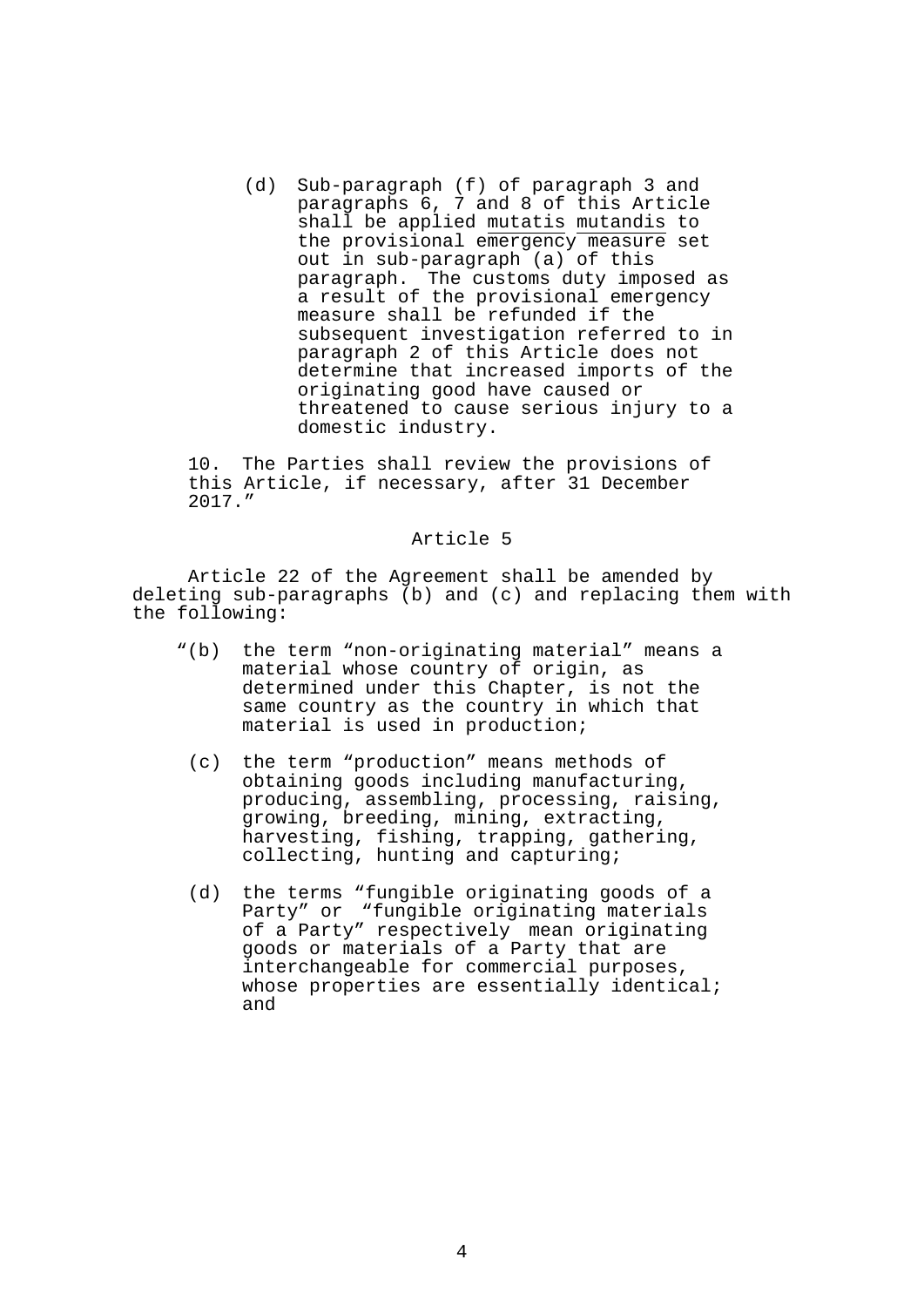(e) the term "Generally Accepted Accounting Principles" means the recognised consensus or substantial authoritative support within a Party at a particular time as to which economic resources and obligations should be recorded as assets and liabilities, which changes in assets and liabilities should be recorded, how the assets and liabilities and changes in them should be measured, what information should be disclosed and how it should be disclosed, and which financial statements should be prepared. These standards may be broad guidelines of general application as well as detailed practices and procedures."

## Article 6

 Article 23 of the Agreement shall be amended as follows:

1. By deleting sub-paragraphs (f) and (g) of paragraph 1 and replacing them by the following:

- "(f) goods of sea-fishing and other goods taken from the sea, outside the territorial sea of that Party, by vessels:
	- (i) which are registered in that Party;
	- (ii) which sail under the flag of that Party;
	- (iii) which are owned to an extent of at least 51 per cent by nationals of either Party or both Parties, and/or by a juridical person(Note) with its head office in the territory of either Party, of which the representatives, chairman of the board of directors, and the majority of the members of such board are nationals of either Party or both Parties, and of which at least 51 per cent of the equity interest is owned by nationals and/or juridical persons of either Party or both Parties; and
		- (iv) of which at least 75 per cent of the total of the master, officers and crew are nationals of either Party or both Parties or non-Parties which are member countries of the Association of Southeast Asian Nations;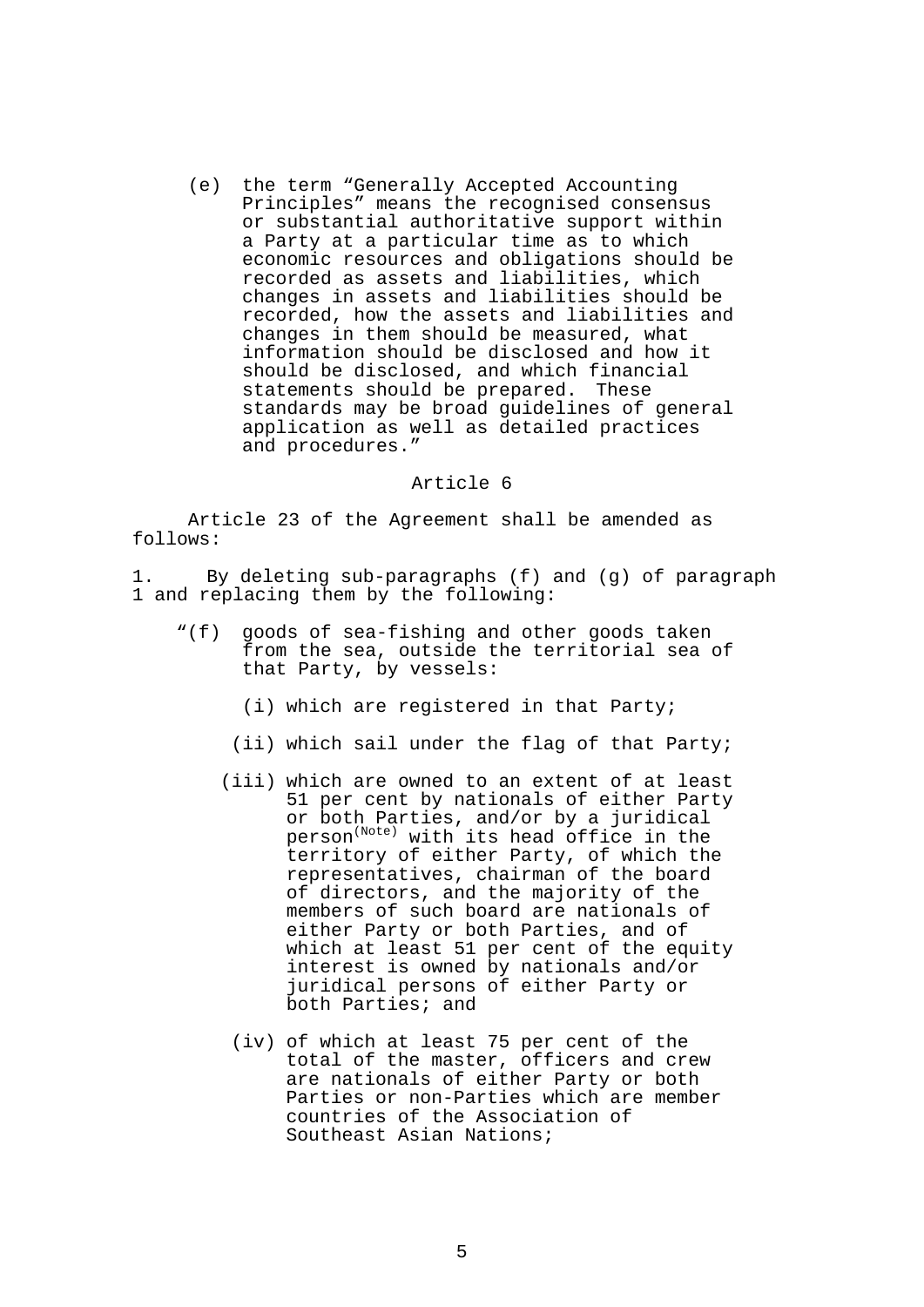- Note: For the purposes of subparagraphs (f) and (g), the term "juridical person" means any legal entity duly constituted or otherwise organised under applicable law, whether for profit or otherwise, and whether privately-owned or governmentally-owned, including any corporation, trust partnership, joint venture, sole proprietorship or association.
- (g) goods obtained or produced on board factory ships, outside the territorial sea of that Party:
	- (i) which are registered in that Party;
	- (ii) which sail under the flag of that Party;
	- (iii) which are owned to an extent of at least 51 per cent by nationals of either Party or both Parties, and/or by a juridical person with its head office in the territory of either Party, of which the representatives, chairman of the board of directors, and the majority of the members of such board are nationals of either Party or both Parties, and of which at least 51 per cent of the equity interest is owned by nationals and/or juridical persons of either Party or both Parties; and
		- (iv) of which at least 75 per cent of the total of the master, officers and crew are nationals of either Party or both Parties or non-Parties which are member countries of the Association of Southeast Asian Nations,

provided that these goods are manufactured from goods referred to in sub-paragraph (f) above";

2. By deleting the expression "For the purpose of subparagraph (c) of paragraph 4" in paragraph 5 and replacing it by the expression "For the purpose of sub-paragraph (c) of paragraph 5";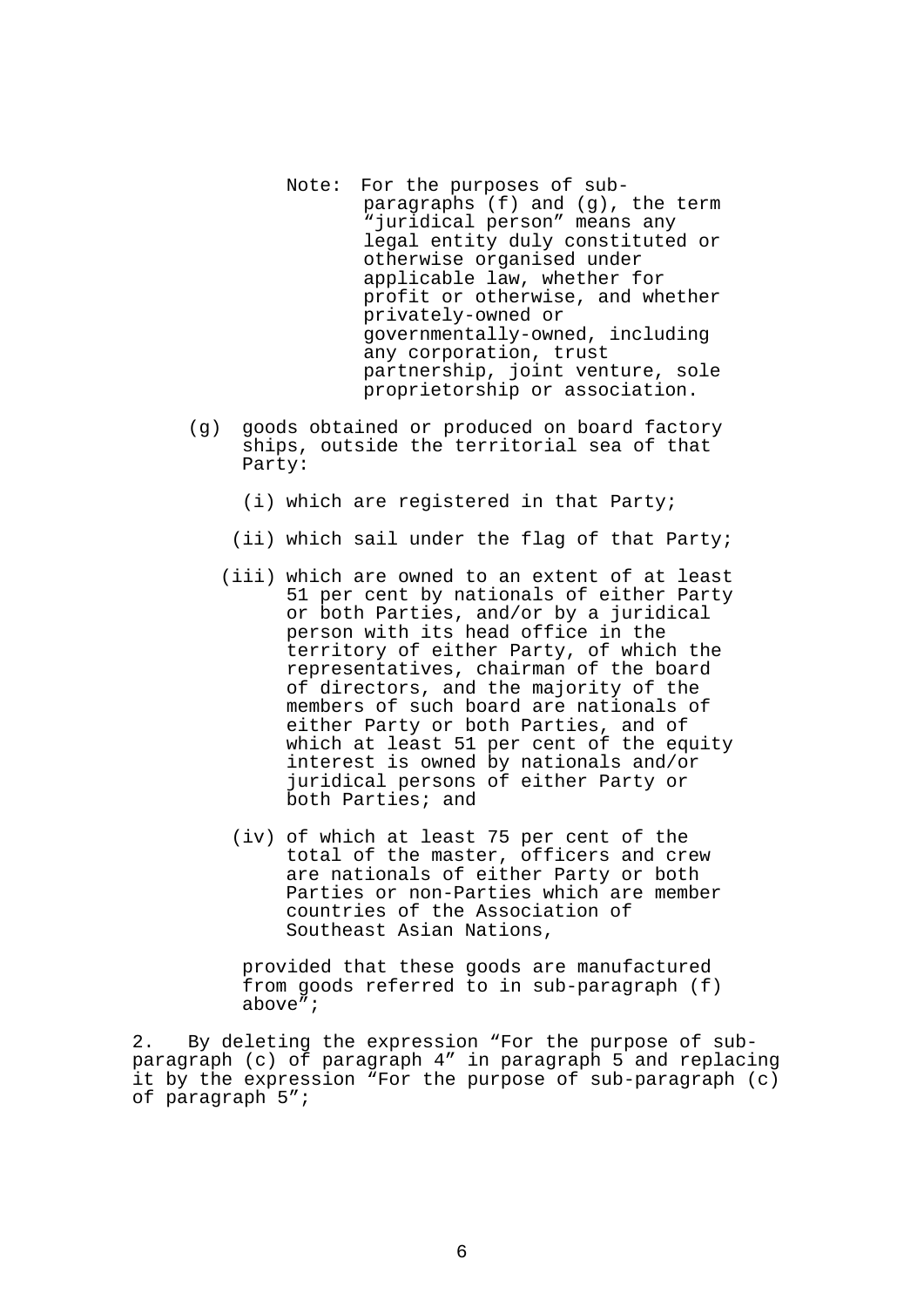3. By deleting the expression "not less than 60 per cent" in sub-paragraph (b)(i) of paragraph 5 and replacing it by the expression "not less than 40 per cent";

4. By deleting paragraph 6 and replacing it by the following:

"6. The value of a material used in the production of a good in a Party shall be the CIF value and shall be determined in accordance with value and shall be decermined in decordance at this is not known and cannot be ascertained, the first ascertainable price paid for the material in the Party.

Note: The Agreement on Customs Valuation shall apply mutatis mutandis to domestic transactions or to the cases where there is no transaction of the material."; and

5. By renumbering paragraphs 2 through 7 as paragraphs 3 through 8 respectively, and inserting the following new paragraph immediately after paragraph 1:

"2. For the purposes of this Agreement, goods which are produced entirely in the territory of a Party exclusively from originating materials of the Party shall be treated as originating goods of that Party."

# Article 7

 Article 25 of the Agreement shall be amended by deleting the expression "each chapter of".

#### Article 8

 Paragraph 1 of Article 26 of the Agreement shall be amended by deleting the expression "paragraph 2 of Article 23" and replacing it by the expression "paragraph 3 of Article 23".

### Article 9

 The following new article shall be inserted immediately after Article 28 of the Agreement: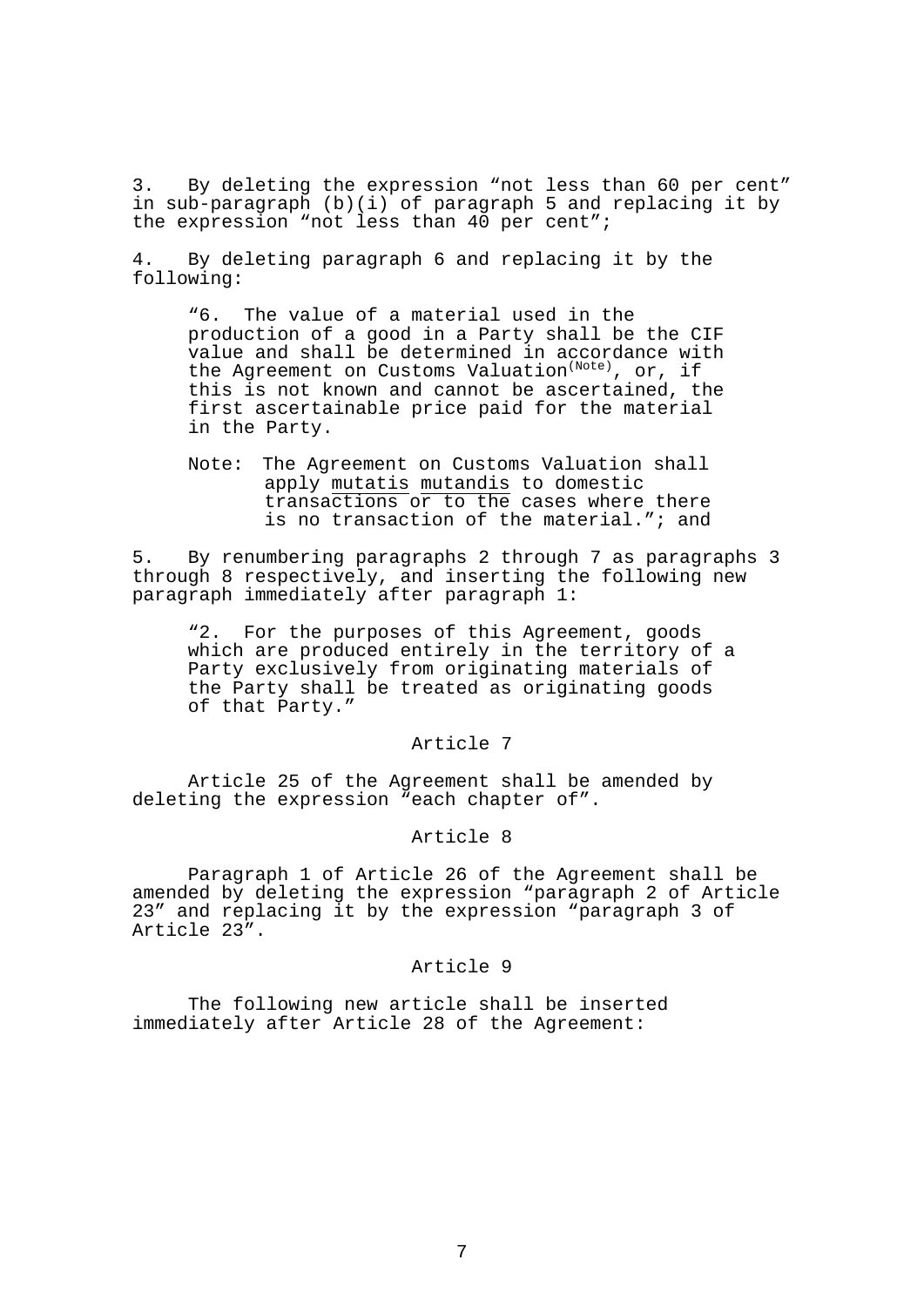## "Article 28A Fungible Goods and Materials

1. For the purposes of determining whether a good is an originating good of a Party, where fungible originating materials of the Party and fungible non-originating materials that are commingled in an inventory are used in the production of the good, the origin of the materials may be determined pursuant to an inventory management method under the Generally Accepted Accounting Principles in the territory of the Party.

2. Where fungible originating goods of a Party and fungible non-originating goods are commingled in an inventory and, prior to exportation, do not undergo any production process or any operation in the territory of the Party where they were commingled other than unloading, reloading or operations to preserve them in good condition, the origin of the goods may be determined pursuant to an inventory management method under the Generally Accepted Accounting Principles in the territory of the Party."

# Article 10

 Article 33 of the Agreement shall be deleted and replaced by the following:

#### "Article 33

Assistance for Checking of Certificate of Origin

1. The importing Party may, within three years after the importation of the good, request the exporting Party to assist to check the authenticity or accuracy of the certificate of origin. Where such request has been made, the exporting Party shall endeavour to take necessary measures to provide the assistance requested.

2. Paragraph 1 of Article 14 shall not be construed so as to oblige the importing Party to accord the preferential tariff treatment to a good whose qualification as an originating good cannot be determined by the importing Party even after checking the authenticity or accuracy of the certificate of origin with the assistance provided by the exporting Party in accordance with paragraph 1 of this Article."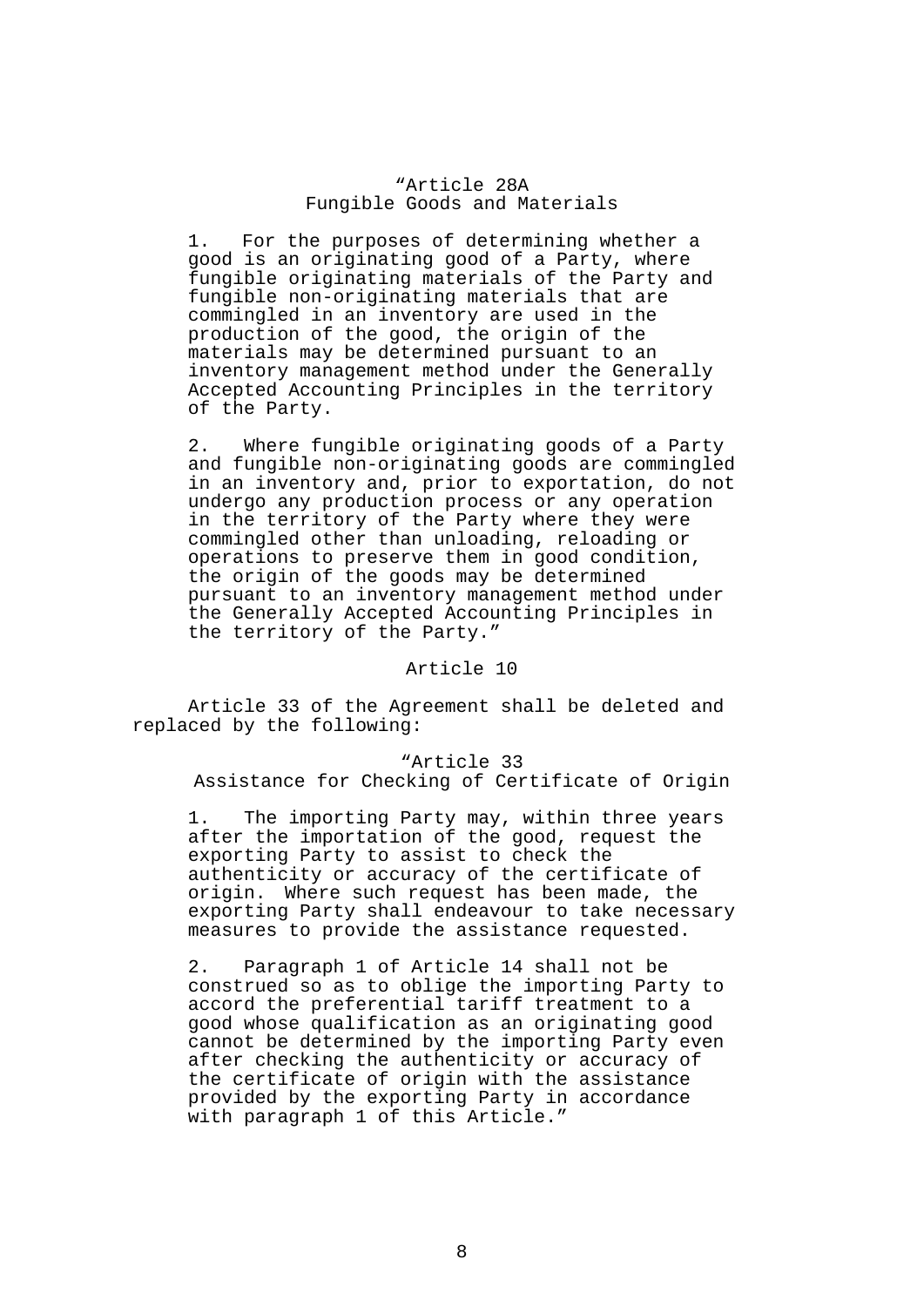# Article 11

 The following new article shall be inserted immediately after Article 33 of the Agreement:

# "Article 33A Miscellaneous

1. Communications between the importing Party and the exporting Party shall be conducted in the English language.

2. For the application of the relevant productspecific rules set out in Annex II A and the determination of origin, any applicable valuation method under the Generally Accepted Accounting Principles in the territory of the exporting Party shall be applied."

#### Article 12

 The following new articles shall be inserted immediately after Article 35 of the Agreement:

# "Article 35A Definitions under Chapter 4

For the purposes of this Chapter:

- (a) the term "customs administration" means, in Japan, the Ministry of Finance, and, in the Republic of Singapore (hereinafter referred to in this Agreement as "Singapore"), the Singapore Customs of the Ministry of Finance; and
- (b) the term "customs laws" means such laws and regulations administered and enforced by the customs administration of each Party concerning the importation, exportation, and transit of goods, as they relate to customs duties, charges, and other taxes, or to prohibitions, restrictions, and other similar controls with respect to the movement of controlled items across the boundary of the customs territory of each Party.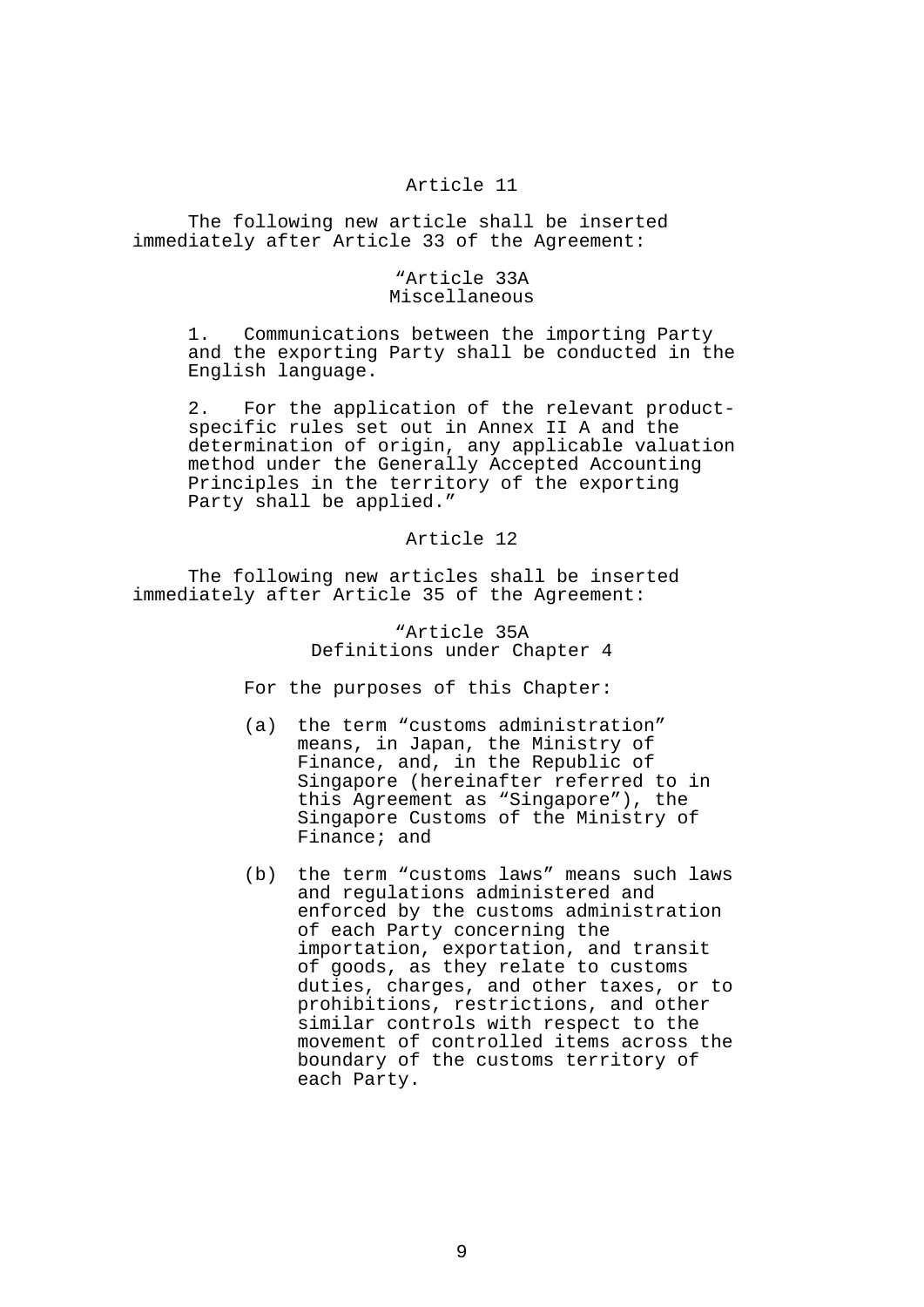## Article 35B Transparency

1. Each Party shall ensure that all relevant information of general application pertaining to its customs laws is kept up to date and readily available to any interested person.

2. When information that has been made available must be revised due to changes in its customs laws, each Party shall make the revised information readily available to enable interested persons to take account of them.

3. At the request of any interested person of the Parties, each Party shall provide, as quickly and accurately as possible, information relating to the specific customs matters raised by the interested person and pertaining to its customs laws. Each Party shall supply not only the information specifically requested but also any other pertinent information relating to customs matters which it considers the interested person should be made aware of."

### Article 13

 Article 56 of the Agreement shall be amended by deleting the expression "the Republic of Singapore (hereinafter referred to in this Agreement as "Singapore")" and replacing it by the expression "Singapore".

## Article 14

 Annex I to the Agreement shall be renumbered as Annex I A to the Agreement, and Annex I B set out in Annex 1 to this Protocol shall be inserted immediately after Annex I A to the Agreement.

## Article 15

1. The schedule of specific commitments set out in Annex 2 to this Protocol shall replace the corresponding sectors 7.A. and 7.B. of Section II of Japan's Schedule of specific commitments in Annex IV C of the Agreement.

2. The schedule of specific commitments set out in Annex 3 to this Protocol shall replace the corresponding subsector 7.B.(a) of Section II of Singapore's Schedule of specific commitments in Annex IV C of the Agreement.